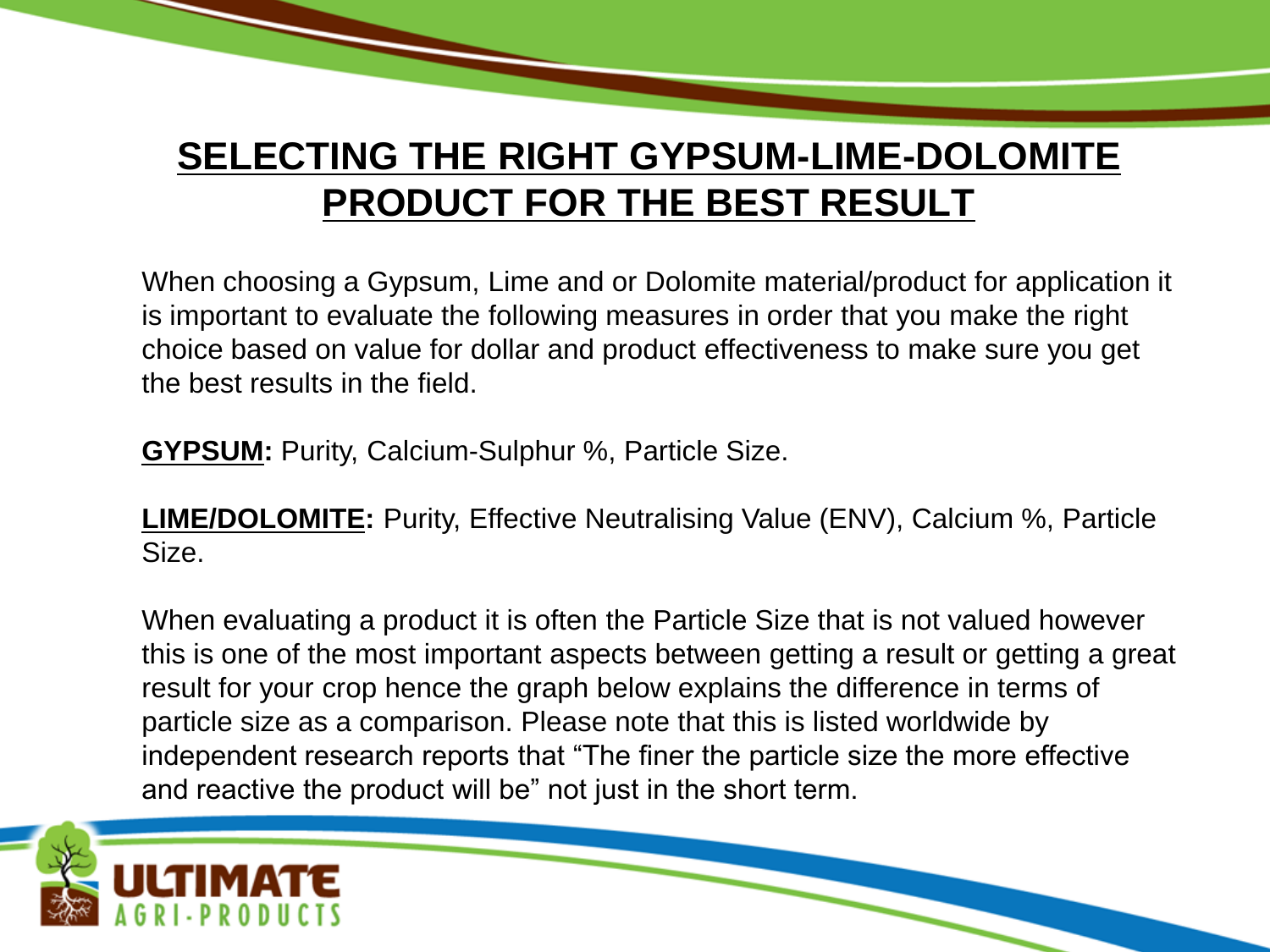

|                    | <b>GYPSUM</b>                 | <b>SURFACE AREA (M2)</b> |                       |                                  |
|--------------------|-------------------------------|--------------------------|-----------------------|----------------------------------|
| <b>PRODUCT</b>     | <b>AVG</b><br><b>PARTICLE</b> | <b>RATE/Ha</b>           | <b>PER 1KG</b>        | <b>PER</b><br><b>RECOMMENDED</b> |
|                    | <b>SIZE</b>                   |                          |                       | <b>RATE</b>                      |
| <b>Bulk Gypsum</b> | 1000 micron                   | 2.5 Tonne                | 325 M <sup>2</sup>    | 812,500 M <sup>2</sup>           |
| Fine Gypsum        | 50 micron                     | 400 Kilograms            | 6,500 M <sup>2</sup>  | 2,600,000 M <sup>2</sup>         |
| Gyp-Flo            | 5 micron                      | 50 Litres                | 65,000 M <sup>2</sup> | 3,250,000 M <sup>2</sup>         |



| <b>LIME</b>      |            |                                 |                  | <b>SURFACE AREA (M2)</b> |                          |  |
|------------------|------------|---------------------------------|------------------|--------------------------|--------------------------|--|
| <b>PRODUCT</b>   | <b>ENV</b> | <b>AVG</b>                      | <b>RATE/Ha</b>   | <b>PER 1KG</b>           | <b>PER RECOMMENDED</b>   |  |
|                  |            | <b>PARTIC</b><br><b>LE SIZE</b> |                  |                          | <b>RATE</b>              |  |
| <b>Bulk Lime</b> | 70-90%     | 1000<br>micron                  | 2.5 Tonne        | 325M <sup>2</sup>        | 812,500 M <sup>2</sup>   |  |
| Fine Lime        | 90-100%    | 50 micron                       | 400<br>Kilograms | 6,500 M <sup>2</sup>     | 2,600,000 M <sup>2</sup> |  |
| Ph-Plus          | 115.3%     | 5 micron                        | 50 Litres        | 65,000 M <sup>2</sup>    | 3,250,000 M <sup>2</sup> |  |



| <b>DOLOMITE</b>      |            |                             |                | <b>SURFACE AREA (M2)</b> |                                       |
|----------------------|------------|-----------------------------|----------------|--------------------------|---------------------------------------|
| <b>PRODUCT</b>       | <b>ENV</b> | <b>AVG</b><br><b>PARTIC</b> | <b>RATE/Ha</b> | <b>PER 1KG</b>           | <b>PER RECOMMENDED</b><br><b>RATE</b> |
|                      |            | <b>LE SIZE</b>              |                |                          |                                       |
| <b>Bulk Dolomite</b> | 80-100%    | 1000<br>micron              | 5 Tonne        | 325 M <sup>2</sup>       | 812,500 M <sup>2</sup>                |
| Dolomite Plus        | 110%       | 10 micron                   | 50 Litres      | 32,500 M <sup>2</sup>    | 1,625,000 M <sup>2</sup>              |